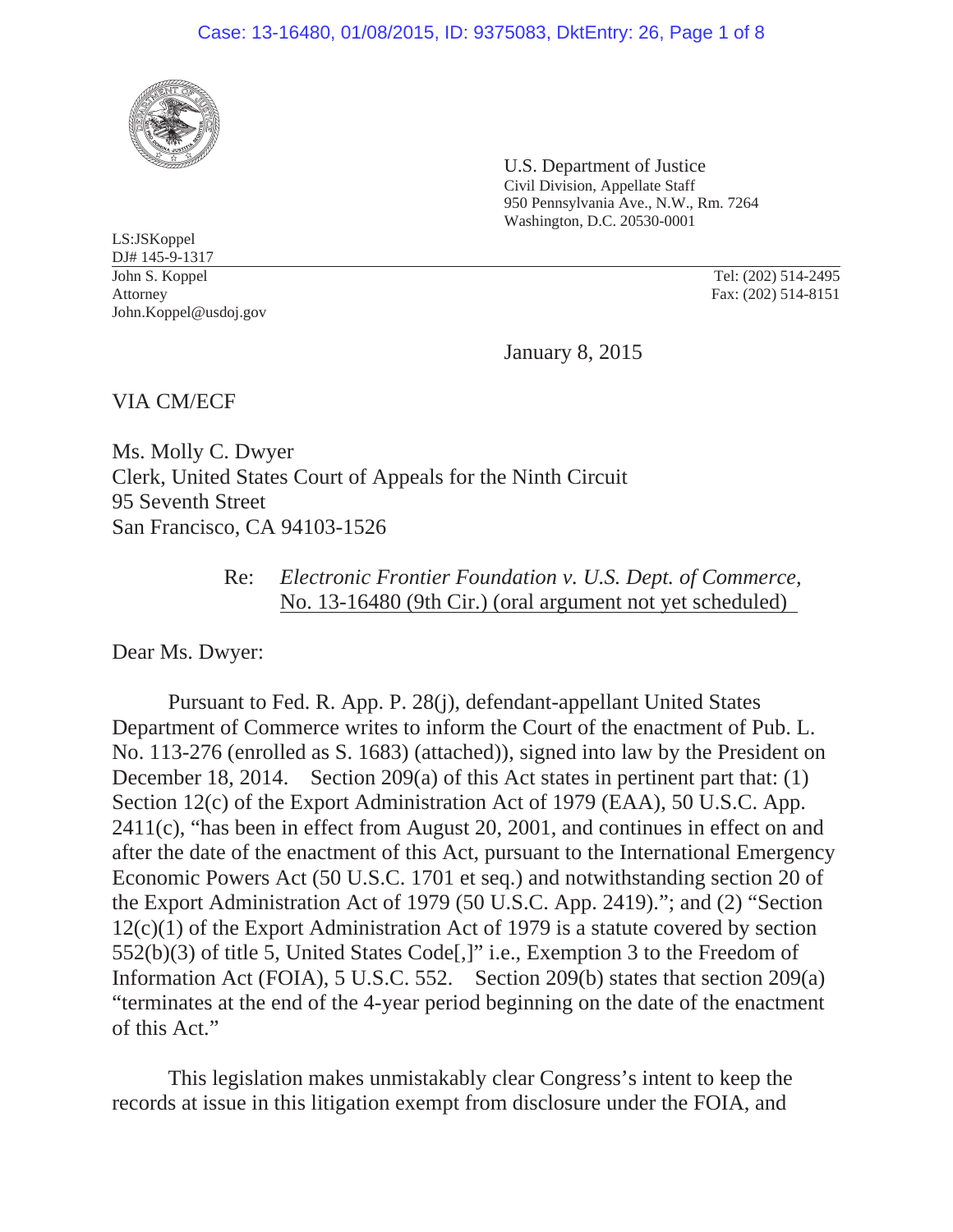places the case on the same footing as *Wisconsin Project v. Dep't of Commerce*, 317 F.3d 275 (D.C. Cir. 2003), and *Times Publishing Co. v. Dep't of Commerce*, 236 F.3d 1286 (11th Cir. 2001), which upheld nondisclosure of EAA license applications. The legislation thus supports the arguments set forth throughout the government's opening and reply briefs in the instant case. Furthermore, this Court's case law also establishes beyond peradventure that the new legislation applies to this pending case. *See Ctr. for Biol. Diversity v. USDA*, 626 F.3d 1113 (9th Cir. 2010); *Southwest Ctr. for Biol. Diversity v. USDA*, 314 F.3d 1060 (9th Cir. 2002).

Thank you very much for your assistance.

Sincerely,

s/ John S. Koppel

 JOHN S. KOPPEL Counsel for Defendant-Appellant

## **CERTIFICATE OF SERVICE**

 I hereby certify that on January 8, 2015, I filed the foregoing submission with the Clerk's office via the CM/ECF system, and served it on all counsel by the same means on that date.

/s/ John S. Koppel

 JOHN S. KOPPEL Counsel for Defendant-Appellant john.koppel@usdoj.gov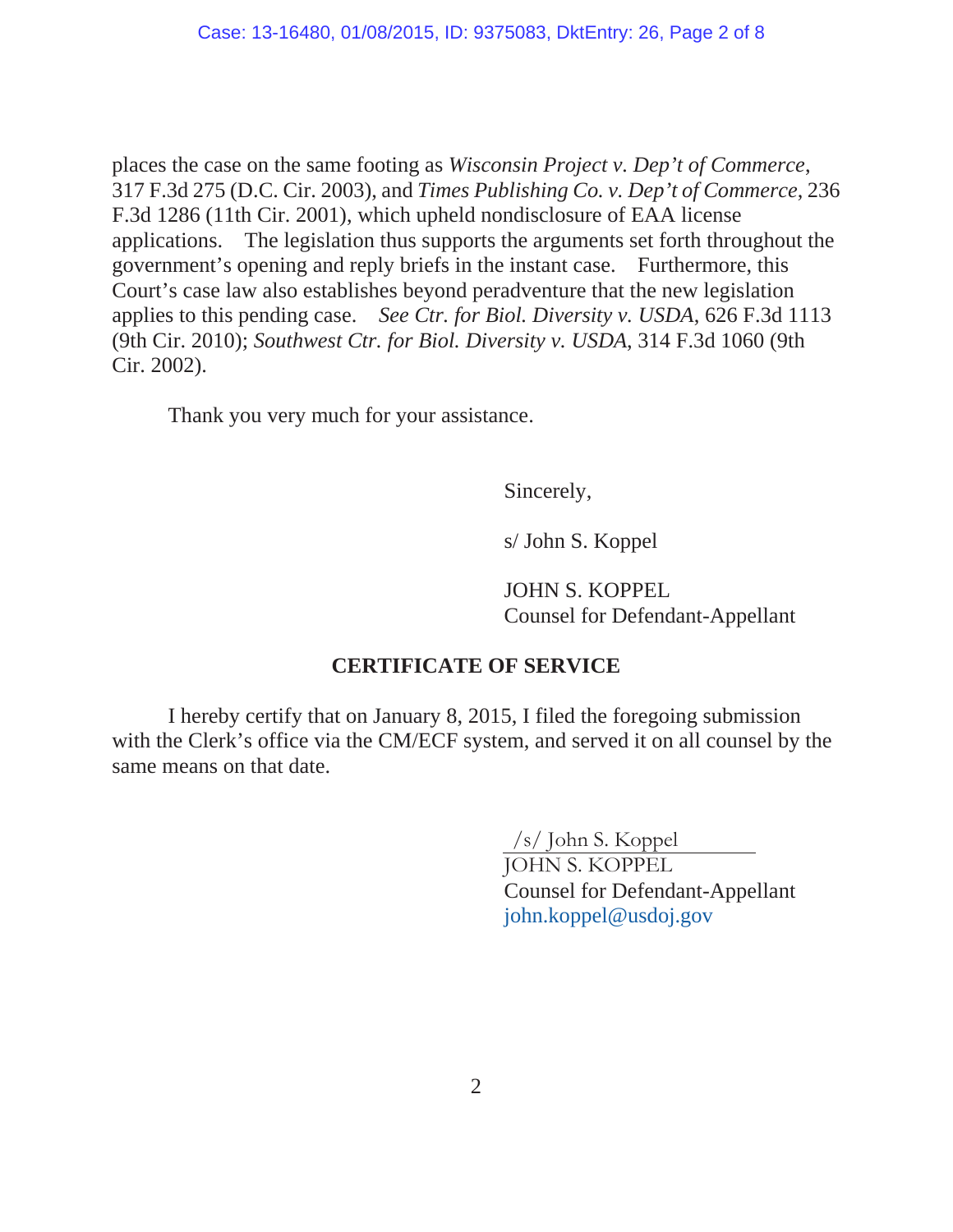# One Hundred Thirteenth Congress of the United States of America Case: 13-16480, 01/08/2015, ID: 9375083, DktEntry: 26, Page 3 of 8

#### **AT THE SECOND SESSION**

*Begun and held at the City of Washington on Friday, the third day of January, two thousand and fourteen* 

## An Act

To provide for the transfer of naval vessels to certain foreign recipients, and for other purposes.

*Be it enacted by the Senate and House of Representatives of the United States of America in Congress assembled,* 

#### **SECTION 1. APPROPRIATE CONGRESSIONAL COMMITTEES DEFINED.**

In this Act, the term "appropriate congressional committees" means—

(1) the Committee on Foreign Relations of the Senate; and

(2) the Committee on Foreign Affairs of the House of Representatives.

## **TITLE I—TRANSFER OF EXCESS UNITED STATES NAVAL VESSELS**

#### **SEC. 101. SHORT TITLE.**

This title may be cited as the ''Naval Vessel Transfer Act of 2013''.

#### **SEC. 102. TRANSFER OF NAVAL VESSELS TO CERTAIN FOREIGN RECIPI-ENTS.**

(a) TRANSFERS BY GRANT TO MEXICO.—The President is authorized to transfer to the Government of Mexico the OLIVER HAZARD PERRY class guided missile frigates USS CURTS (FFG–38) and USS MCCLUSKY (FFG–41) on a grant basis under section 516 of the Foreign Assistance Act of 1961 (22 U.S.C. 2321j).

(b) TRANSFER BY SALE TO THE TAIPEI ECONOMIC AND CULTURAL REPRESENTATIVE OFFICE IN THE UNITED STATES.—The President is authorized to transfer the OLIVER HAZARD PERRY class guided missile frigates USS TAYLOR (FFG–50), USS GARY (FFG–51), USS CARR (FFG–52), and USS ELROD (FFG–55) to the Taipei Economic and Cultural Representative Office in the United States (which is the Taiwan instrumentality designated pursuant to section 10(a) of the Taiwan Relations Act  $(22 \text{ U.S.C. } 3309(a))$  on a sale basis under section 21 of the Arms Export Control Act (22 U.S.C. 2761).

(c) ALTERNATIVE TRANSFER AUTHORITY.—Notwithstanding the authority provided in subsections (a) and (b) and to transfer specific vessels to specific countries, the President is authorized to transfer any vessel named in this title to any country named in this section, subject to the same conditions that would apply for such country under this section, such that the total number of vessels transferred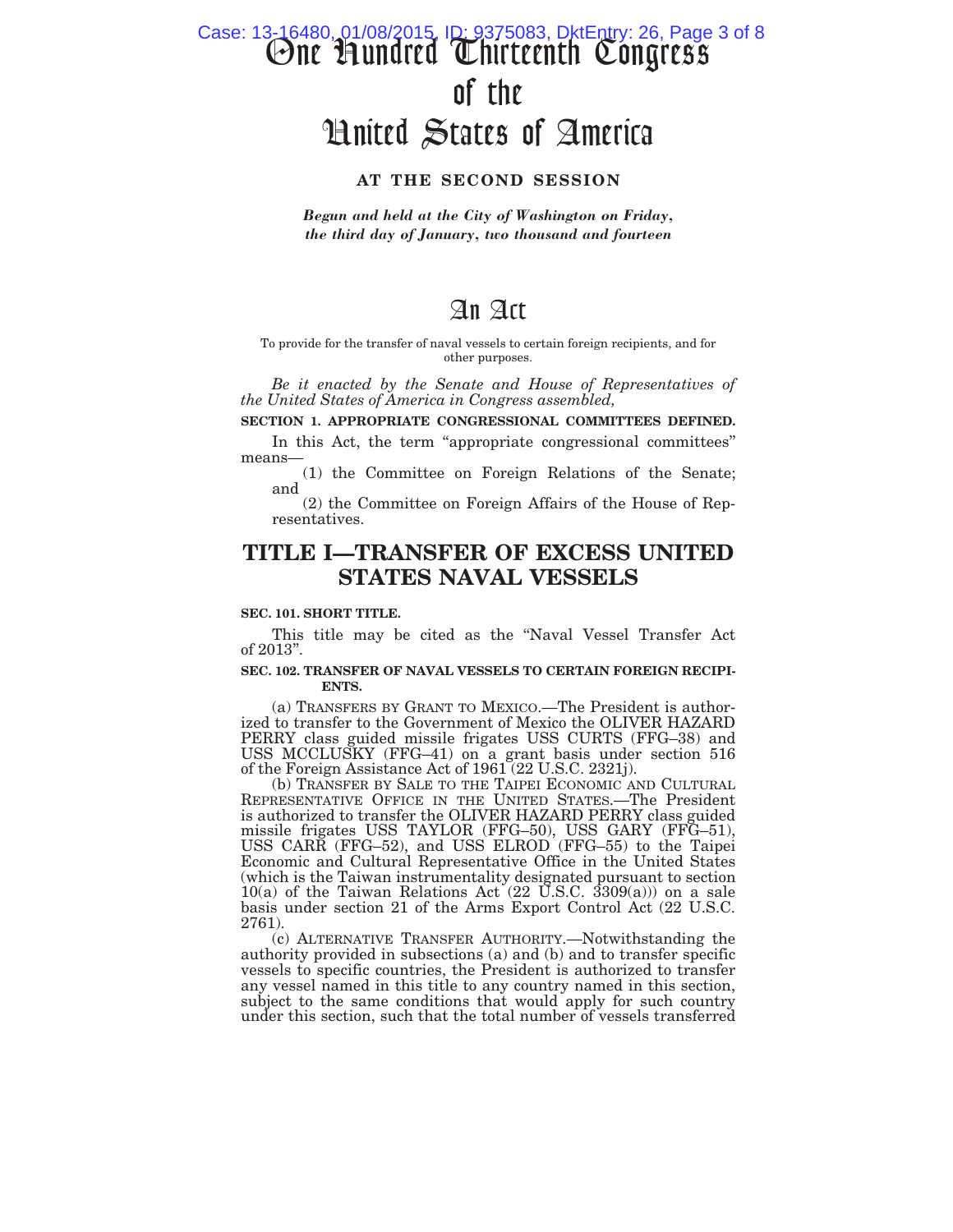to such country does not exceed the total number of vessels authorized for transfer to such country by this section.

(d) GRANTS NOT COUNTED IN ANNUAL TOTAL OF TRANSFERRED EXCESS DEFENSE ARTICLES.—The value of a vessel transferred to another country on a grant basis pursuant to authority provided by subsection (a) shall not be counted against the aggregate value of excess defense articles transferred in any fiscal year under section 516 of the Foreign Assistance Act of 1961 ( $22$  U.S.C. 2321j).

(e) COSTS OF TRANSFERS.—Any expense incurred by the United States in connection with a transfer authorized by this section shall be charged to the recipient notwithstanding section 516(e) of the Foreign Assistance Act of 1961 (22 U.S.C. 2321j(e)).

(f) REPAIR AND REFURBISHMENT IN UNITED STATES SHIP-YARDS.—To the maximum extent practicable, the President shall require, as a condition of the transfer of a vessel under this section, that the recipient to which the vessel is transferred have such repair or refurbishment of the vessel as is needed, before the vessel joins the naval forces of that recipient, performed at a shipyard located in the United States.

(g) EXPIRATION OF AUTHORITY.—The authority to transfer a vessel under this section shall expire at the end of the 3-year period beginning on the date of the enactment of this Act.

## **TITLE II—ADDITIONAL PROVISIONS**

#### **SEC. 201. ENHANCED CONGRESSIONAL OVERSIGHT OF ARMS SALES, INCLUDING TO THE MIDDLE EAST.**

Section 36 of the Arms Export Control Act (22 U.S.C. 2776) is amended by adding at the end the following new subsection:

"(i) PRIOR NOTIFICATION OF SHIPMENT OF ARMS.—At least 30 days prior to a shipment of defense articles subject to the requirements of subsection (b) at the joint request of the Chairman and Ranking Member of the Committee on Foreign Relations of the Senate or the Committee on Foreign Affairs of the House of Representatives, the President shall provide notification of such pending shipment, in unclassified form, with a classified annex as necessary, to the Committee on Foreign Relations of the Senate and the Committee on Foreign Affairs of the House of Representatives.''.

#### **SEC. 202. INCREASE IN ANNUAL LIMITATION ON TRANSFER OF EXCESS DEFENSE ARTICLES.**

Section  $516(g)(1)$  of the Foreign Assistance Act of 1961 (22) U.S.C.  $2321j(g)(1)$  is amended by striking "\$425,000,000" and inserting ''\$500,000,000''.

#### **SEC. 203. INTEGRATED AIR AND MISSILE DEFENSE PROGRAMS AT TRAINING LOCATIONS IN SOUTHWEST ASIA.**

Section 544(c) of the Foreign Assistance Act of 1961 (22 U.S.C.  $2347c(c)$  is amended by adding at the end the following new paragraph:

"(4) The President shall report to the appropriate congressional committees (as defined in section 656(e)) annually on the activities undertaken in the programs authorized under this subsection.''.

#### **SEC. 204. LICENSING OF CERTAIN COMMERCE-CONTROLLED ITEMS.**

Section 38 of the Arms Export Control Act (22 U.S.C. 2778) is amended by adding at the end the following new subsection: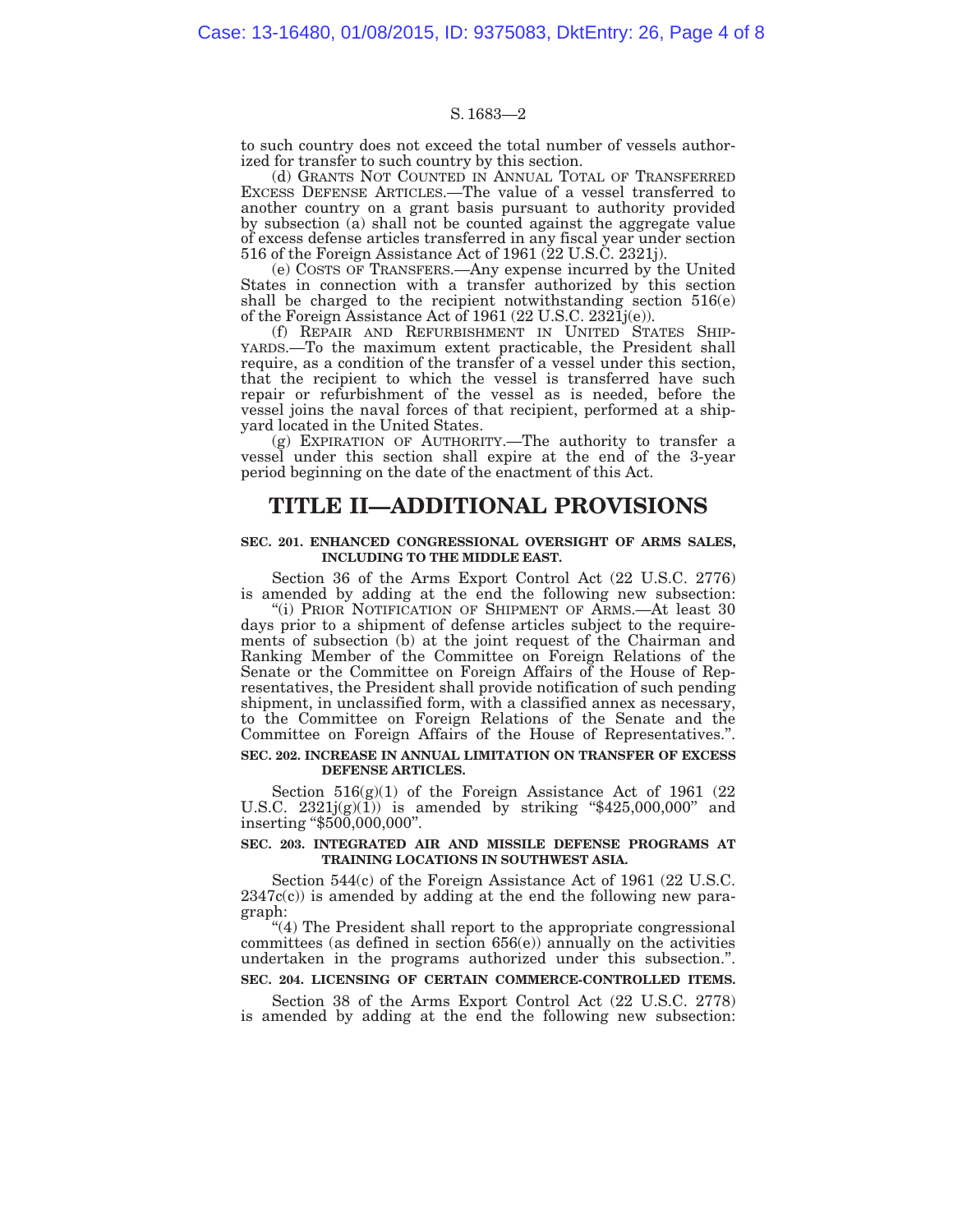"(k) LICENSING OF CERTAIN COMMERCE-CONTROLLED ITEMS.-

"(1) IN GENERAL.—A license or other approval from the Department of State granted in accordance with this section may also authorize the export of items subject to the Export Administration Regulations if such items are to be used in or with defense articles controlled on the United States Munitions List.

"(2) OTHER REQUIREMENTS.—The following requirements shall apply with respect to a license or other approval to authorize the export of items subject to the Export Administration Regulations under paragraph (1):

''(A) Separate approval from the Department of Commerce shall not be required for such items if such items are approved for export under a Department of State license or other approval.

''(B) Such items subject to the Export Administration Regulations that are exported pursuant to a Department of State license or other approval would remain under the jurisdiction of the Department of Commerce with respect to any subsequent transactions.

''(C) The inclusion of the term 'subject to the EAR' or any similar term on a Department of State license or approval shall not affect the jurisdiction with respect to such items.

''(3) DEFINITION.—In this subsection, the term 'Export Administration Regulations' means—

''(A) the Export Administration Regulations as maintained and amended under the authority of the International Emergency Economic Powers Act (50 U.S.C. 1701 et seq.); or

 $\sqrt{\text{B}}$  any successor regulations.".

#### **SEC. 205. AMENDMENTS RELATING TO REMOVAL OF MAJOR DEFENSE EQUIPMENT FROM UNITED STATES MUNITIONS LIST.**

(a) REQUIREMENTS FOR REMOVAL OF MAJOR DEFENSE EQUIP-MENT FROM UNITED STATES MUNITIONS LIST.—Section 38(f) of the Arms Export Control Act (22 U.S.C. 2778(f)) is amended by adding at the end the following:

 $\mathcal{L}(5)(A)$  Except as provided in subparagraph  $(B)$ , the President shall take such actions as may be necessary to require that, at the time of export or reexport of any major defense equipment listed on the 600 series of the Commerce Control List contained in Supplement No. 1 to part 774 of subtitle B of title 15, Code of Federal Regulations, the major defense equipment will not be subsequently modified so as to transform such major defense equipment into a defense article.

''(B) The President may authorize the transformation of any major defense equipment described in subparagraph (A) into a defense article if the President—

''(i) determines that such transformation is appropriate and in the national interests of the United States; and

''(ii) provides notice of such transformation to the chairman of the Committee on Foreign Affairs of the House of Representatives and the chairman of the Committee on Foreign Relations of the Senate consistent with the notification requirements of section 36(b)(5)(A) of this Act.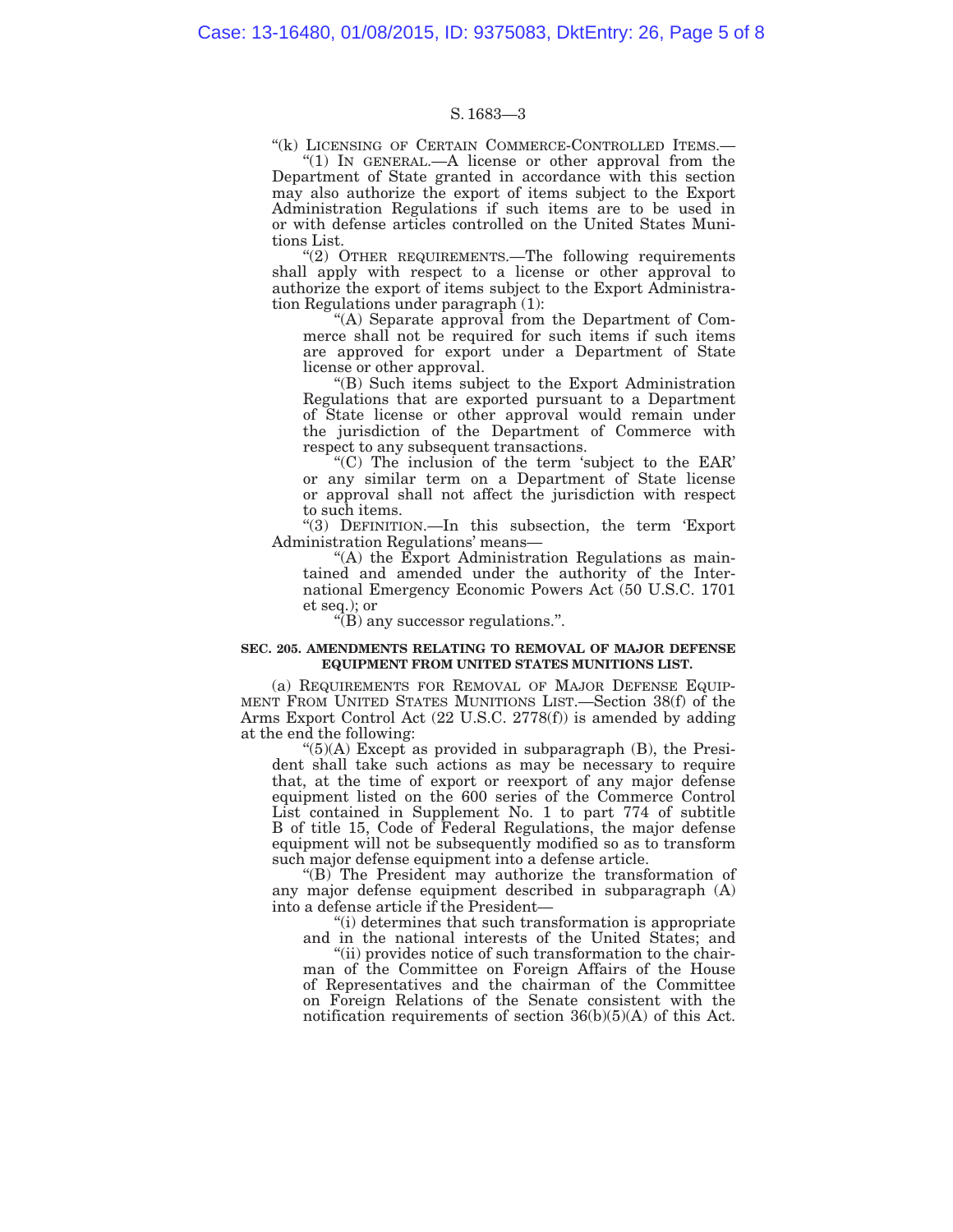''(C) In this paragraph, the term 'defense article' means an item designated by the President pursuant to subsection  $(a)(1).$ ".

(b) NOTIFICATION AND REPORTING REQUIREMENTS FOR MAJOR DEFENSE EQUIPMENT REMOVED FROM UNITED STATES MUNITIONS LIST.—Section 38(f) of the Arms Export Control Act (22 U.S.C.  $2778(f)$ , as amended by this section, is further amended by adding at the end the following:

''(6) The President shall ensure that any major defense equipment that is listed on the 600 series of the Commerce Control List contained in Supplement No. 1 to part 774 of subtitle B of title 15, Code of Federal Regulations, shall continue to be subject to the notification and reporting requirements of the following provisions of law:

''(A) Section 516(f) of the Foreign Assistance Act of 1961 (22 U.S.C. 2321j(f)).

''(B) Section 655 of the Foreign Assistance Act of 1961 (22 U.S.C. 2415).

"(C) Section  $3(d)(3)(A)$  of this Act.

''(D) Section 25 of this Act.

" $(E)$  Section 36(b), (c), and (d) of this Act.".

#### **SEC. 206. AMENDMENT TO DEFINITION OF ''SECURITY ASSISTANCE'' UNDER THE FOREIGN ASSISTANCE ACT OF 1961.**

Section 502B(d) of the Foreign Assistance Act of 1961 (22 U.S.C.  $2304(d)$  is amended—

> $(1)$  in paragraph  $(1)$ , by striking "and" at the end; and (2) by amending paragraph  $(2)(C)$  to read as follows:

''(C) any license in effect with respect to the export to or for the armed forces, police, intelligence, or other internal security forces of a foreign country of—

''(i) defense articles or defense services under section 38 of the Armed Export Control Act (22 U.S.C. 2778); or

''(ii) items listed under the 600 series of the Commerce Control List contained in Supplement No. 1 to part 774 of subtitle B of title 15, Code of Federal Regulations;''.

#### **SEC. 207. AMENDMENTS TO DEFINITIONS OF ''DEFENSE ARTICLE'' AND ''DEFENSE SERVICE'' UNDER THE ARMS EXPORT CONTROL ACT.**

Section 47 of the Arms Export Control Act (22 U.S.C. 2794) is amended—

(1) in the matter preceding subparagraph (A) of paragraph (3), by striking ''includes'' and inserting ''means, with respect to a sale or transfer by the United States under the authority of this Act or any other foreign assistance or sales program of the United States''; and

(2) in paragraph (4), by striking ''includes'' and inserting "means, with respect to a sale or transfer by the United States under the authority of this Act or any other foreign assistance or sales program of the United States,''.

#### **SEC. 208. TECHNICAL AMENDMENTS.**

(a) IN GENERAL.—The Arms Export Control Act (22 U.S.C. 2751 et seq.) is amended—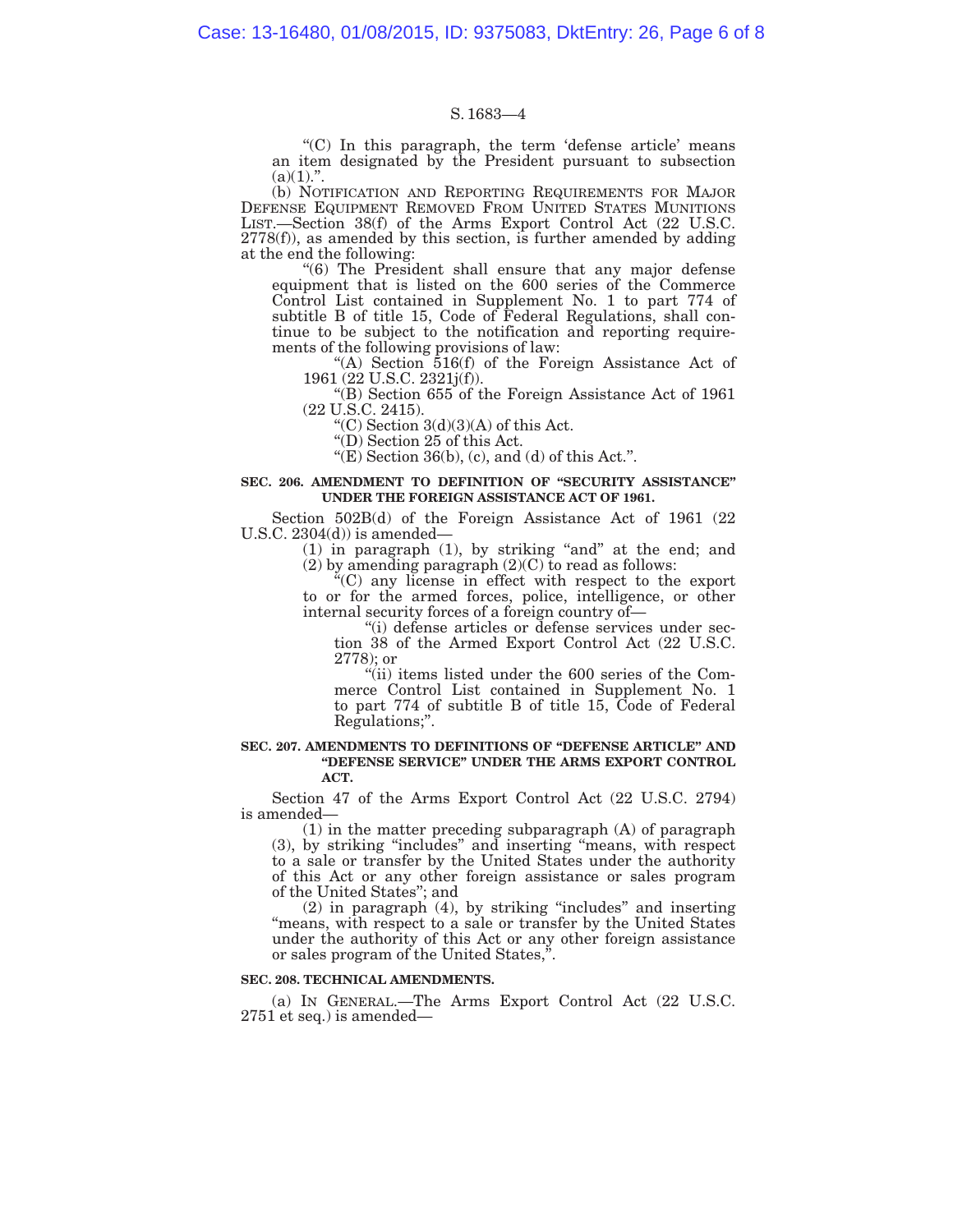(1) in sections 3(a), 3(d)(1), 3(d)(3)(A), 3(e), 5(c), 6, 21(g), 36(a), 36(b)(1), 36(b)(5)(C), 36(c)(1), 36(f), 38(f)(1), 40(f)(1),  $40(g)(2)(B)$ ,  $101(b)$ , and  $102(a)(2)$ , by striking "the Speaker of the House of Representatives and'' each place it appears and inserting ''the Speaker of the House of Representatives, the Committee on Foreign Affairs of the House of Representatives, and'';

 $(2)$  in section  $21(i)(1)$  by inserting after "the Speaker of the House of Representatives'' the following '', the Committees on Foreign Affairs and Armed Services of the House of Representatives,'';

(3) in sections 25(e),  $38(f)(2)$ ,  $38(j)(3)$ , and  $38(j)(4)(B)$ , by striking ''International Relations'' each place it appears and inserting "Foreign Affairs";

(4) in sections  $27(f)$  and  $62(a)$ , by inserting after "the Speaker of the House of Representatives,'' each place it appears the following: ''the Committee on Foreign Affairs of the House of Representatives,''; and

 $(5)$  in section  $73(e)(2)$ , by striking "the Committee on National Security and the Committee on International Relations of the House of Representatives'' and inserting ''the Committee on Armed Services and the Committee on Foreign Affairs of the House of Representatives''.

(b) OTHER TECHNICAL AMENDMENTS.—

(1) ARMS EXPORT CONTROL ACT.—The Arms Export Control Act (22 U.S.C. 2751 et seq.), as amended by subsection (a), is further amended—

(A) in section 38—

 $(i)$  in subsection  $(b)(1)$ , by redesignating the second subparagraph (B) (as added by section 1255(b) of the Foreign Relations Authorization Act, Fiscal Years 1988 and 1989 (Public Law 100–204; 101 Stat. 1431)) as subparagraph (C);

(ii) in subsection  $(g)(1)(A)$ —

(I) in clause (xi), by striking ''; or'' and inserting ", or"; and

(II) in clause (xii)—

(aa) by striking ''section'' and inserting "sections"; and

(bb) by striking " $(18 \text{ U.S.C. } 175\text{b})$ " and inserting "(18 U.S.C. 175c)"; and

(iii) in subsection  $(j)(2)$ , in the matter preceding subparagraph  $(A)$ , by inserting "in" after "to"; and

(B) in section 47(2), in the matter preceding subparagraph  $(A)$ , by striking "sec.  $21(a)$ ," and inserting "section  $21(a)$ ,".

(2) FOREIGN ASSISTANCE ACT OF 1961.—Section 502B of the Foreign Assistance Act of 1961 (22 U.S.C. 2304) is amended—

(A) in subsection (b), by striking ''Wherever applicable, a description'' and inserting ''Wherever applicable, such report shall include a description''; and

(B) in subsection  $(d)(2)(B)$ , by striking "credits" and inserting "credits)".